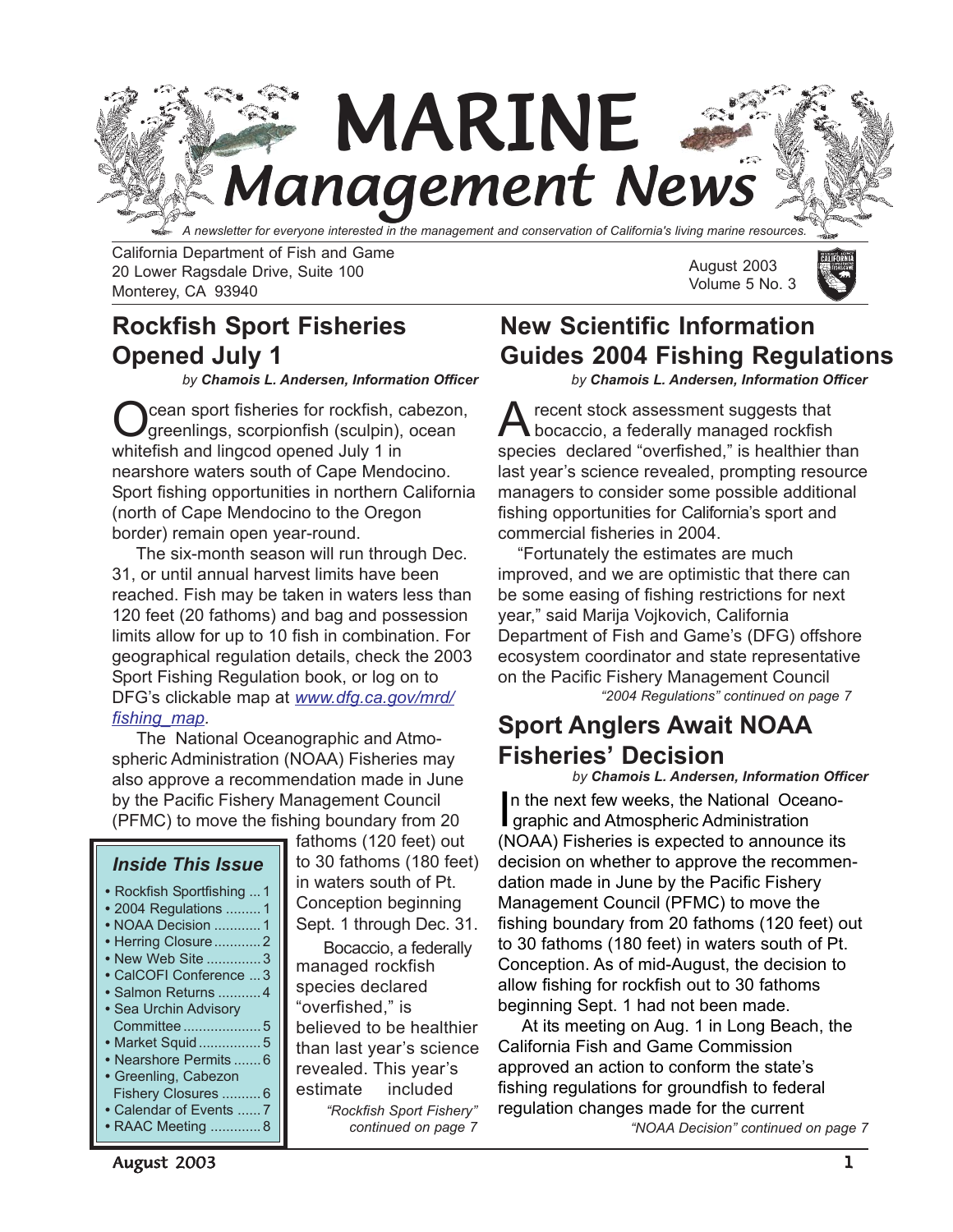#### <span id="page-1-0"></span>**DFG Proposes Closing San Francisco's Commercial Herring Fishery** *by Mary Patyten, Research Writer*

**Noncern for depressed herring stocks in San** Francisco Bay has led the California Department of Fish and Game (DFG) to propose closing the bay's commercial fishery.

The Fish and Game Commission will hear public testimony and consider DFG's proposal to close the fishery during its regularly scheduled meeting on Friday, Aug. 29 at the City Council Chambers, 100 Santa Rosa Ave., in Santa Rosa. The proposed closure was first presented to the Commission during its June 20 meeting in Mammoth Lakes. The Commission also heard public testimony at its Aug. 2 meeting in Long Beach.

 DFG has provided two options for regulating the 2003-2004 San Francisco Bay herring fishery. DFG's preferred alternative (Option 1) closes the roe fishery entirely – including the herring-eggs-on-kelp fishery – and the fresh fish market fishery. Another option for the Commission to consider (Option 2) provides a 2,200-ton quota for the fishery**,** which includes a 20-ton quota for the fresh fish market fishery.

 If the Commission selects the second option, DFG has recommended decreasing the split fishing season by one month. The 2002-2003 season ran from Dec. 1 to Dec. 20, 2002 and from Jan. 5 to March 14. Proposed regulations for the Tomales Bay fishery are essentially the same as for last season, while the Humboldt Bay and Crescent City fishery regulations remain unchanged.

 Closing the San Francisco Bay herring fishery, which accounts for about 90 percent of the state's herring catch, was not a proposal DFG made lightly. "We recognize the socioeconomic implications of closing this fishery," said Eric Larson, DFG bays and estuaries ecosystem coordinator. "However, this recommendation had to be made based on the biological data that the Department has collected over the last 30 years. Closure this season would help provide for the long-term sustainability of the fishery."

 DFG believes that a fishery closure will give herring stocks in the bay a beneficial break. Even though the size of herring stocks can fluctuate widely due to ocean conditions and biological processes, continued fishing on a

weakened stock may further depress the stock, or even cause a population crash.

 Survey data, which are collected every year, suggest that the number of older, mature herring in the population has declined since the El Niño event of 1997-1998. This decline in older herring has been accompanied by an increased catch of younger herring that are firsttime spawners. The overall population has been weak since the 1997-1998 El Niño event, with the spawning population remaining below average for the last six seasons.

 "What we're looking for with this proposed fishery closure is to reduce the stress that the fishery may be contributing to the weakened herring population in San Francisco Bay," Larson said.

 The DFG encourages concerned constituents to provide input at the public hearing scheduled for Aug. 29 at the City Council Chambers in Santa Rosa. For more information on herring, check out DFG's Web site at *[www.dfg.ca.gov/mrd/herring/index.html](http://www.dfg.ca.gov/mrd/herring/index.html)*. Also visit the Commission's Web site at *[www.dfg.ca.gov/fg\\_comm/html](http://www.dfg.ca.gov/fg_comm/2003mtgs.html)*.

## *Marine Management News* **Thanks Survey Participants**

Thank you to all of our readers who responded to the April *Marine Management*<br>The Wews survey. Two winners randomly chosen from all survey respondents have<br>received copies of *California's Living Marine Resources: A Statu News* survey. Two winners randomly chosen from all survey respondents have received copies of *California's Living Marine Resources: A Status Report*. Also, a winner was chosen from everyone who signed up for the online version of *Marine Management News* during the survey period to receive an official DFG mug. Overall, the feedback we received concerning the content and readability of *Marine Management News* was very positive. Thank you again for helping us to improve this publication to better fit your needs. <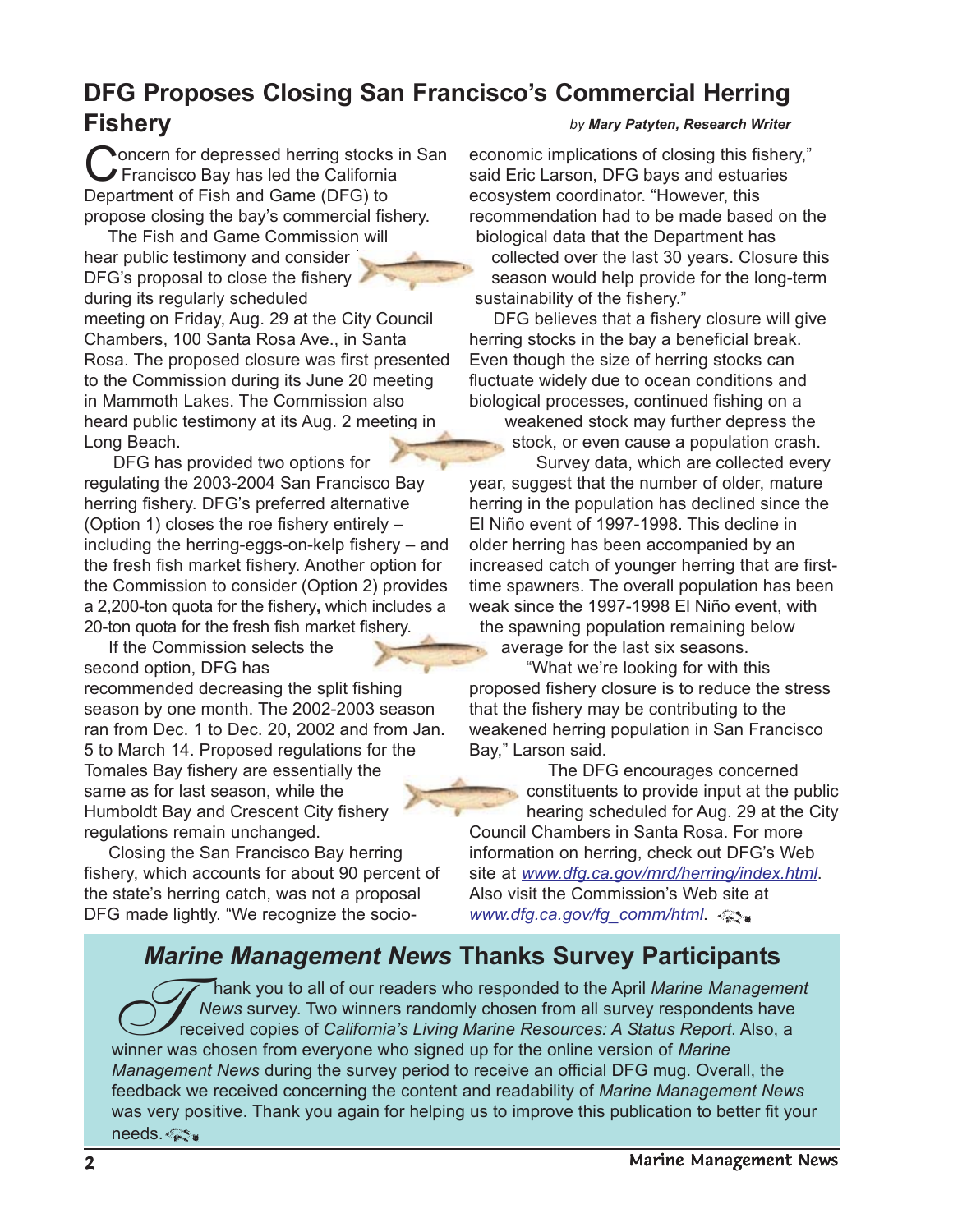#### <span id="page-2-0"></span>**New Web Site Brings Fishermen and Scientists Together For Fisheries Research** *by Susan Giles, Scientific Aide*

The tide is turning for the future of fisheries research with FishResearchWest.org, a new Web site bringing fishermen and scientists together for research projects to improve fishery science and support sustainable fisheries. FishResearchWest.org covers a lot of ground – from educating scientists, fishermen and fishery managers about the value of collaborative research and identifying funding sources, to providing assistance to help individuals get involved.



 The lack of information to effectively manage fisheries is making collaborative research a popular choice for ocean studies. Research projects can range from fishermen and scientists working together on already designed projects (such as annual trawl surveys) to designing and developing an entire research project together. By utilizing fishing communities' knowledge of the marine environment and the scientific community's

methodology, collaborative research has the potential to dramatically increase the quality and quantity of fishery science data.

 The site was initially funded with a grant from NOAA Fisheries Northwest Science Center, the Pacific Marine Conservation Council and partners, including the Pacific States Marine Fisheries Commission. Through its website, FishResearchWest.org is seeking fishermen and marine scientists who are willing to work together to better understand what is really going on in the oceans. For more information, log onto *[www.fishresearchwest.org](http://www.fishresearchwest.org)*

*FishResearchWest.org Home Page*

## **2003 CalCOFI Conference To Be Held In Central California**

*by DFG Staff*

The 2003 CalCOFI conference will take place Nov. 5-7 at the Asilomar Conference Center, in Pacific Grove, CA. The deadline for conference registration is Sept. 29, and the registration



*www.dfg.ca.gov/mrd*

fee is \$150. Special conference rates for lodging at the Asilomar Conference Center are still available.

 The symposium theme for this conference is "Environmental Variability and Its Influence on Invertebrate Fisheries." This symposium continues CalCOFI's rich tradition of revealing the links between ocean climate and productivity by examining how ocean conditions impact marine invertebrate fisheries.

 In the eastern Pacific Ocean, environmental fluctuations on both interdecadal and interannual time scales can complicate fishery science and management. Population responses to short-term El Niño Southern Occillation events have long been recognized for both fished species and the species they interact with. Pacific Decadal Ocillations, first described in 1997, are ocean "regimes" characterized by thirty year periods of either warm or cold ocean conditions. The impacts of these short- and long-term ocean conditions need to be further defined for invertebrate fisheries. *["CalCOFI" continued on page 7](#page-6-2)*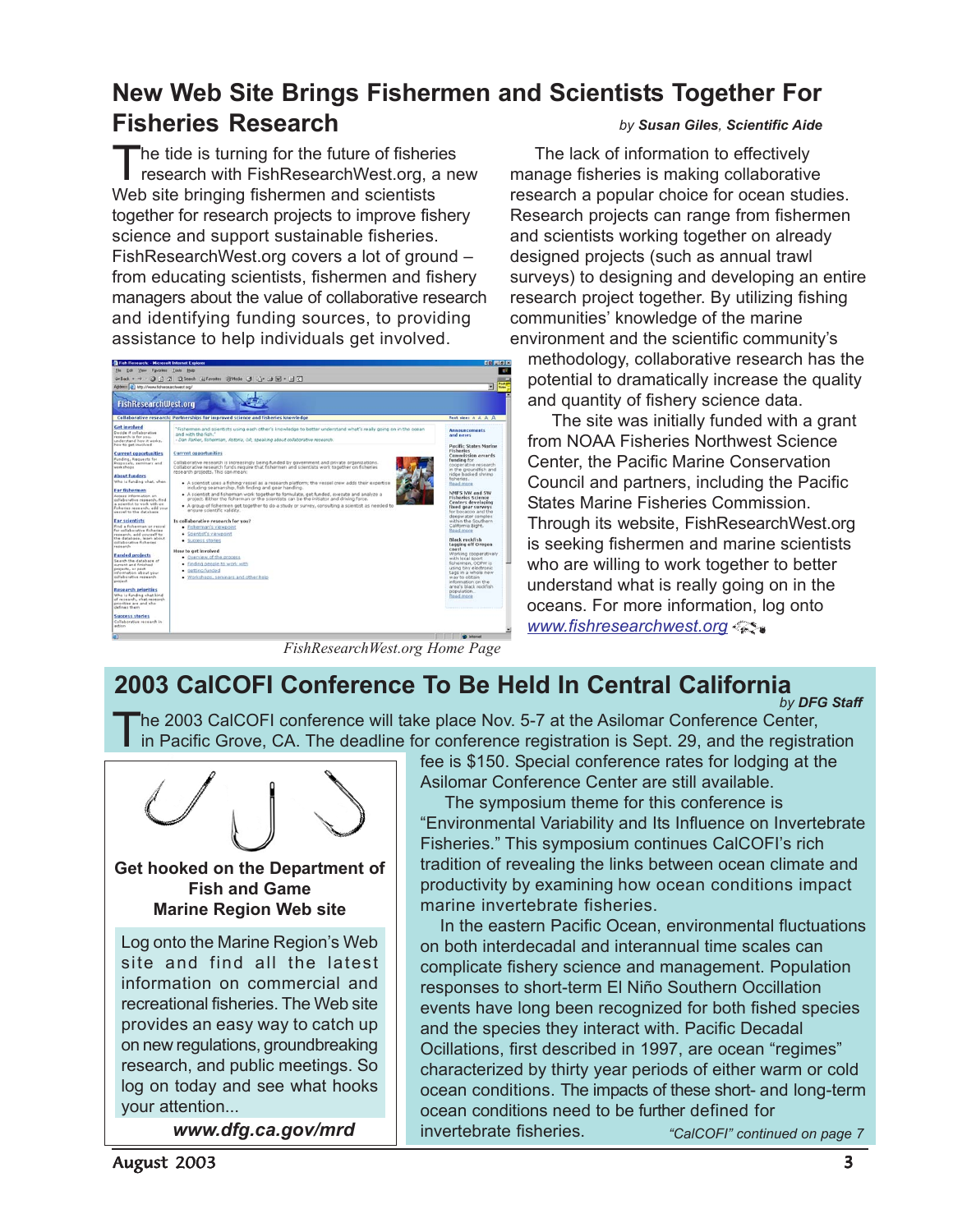### <span id="page-3-0"></span>**Coded-Wire Tags Help to Document Increases in Salmon Escapements** *by Scott Barrow, Associate Marine Biologist Feature* rticle

**Nentral Valley chinook salmon** make up the majority of the salmon caught in California's commercial and recreational ocean fisheries, and help sustain ocean fisheries along the coastline from California to Canada. As such, these fish are crucial to our commercial and recreational ocean fisheries.

 Central Valley chinook salmon originate from the Sacramento and San Joaquin rivers and their

tributaries. The annual Central Valley chinook salmon escapement (fish returning to spawn) has been on the

rise in recent years. The natural and hatchery escapement averaged 507,000 adult fish for the past five years (from 1998-2002) with a high of 864,000 adult fish in 2002. The previous 10 years (from 1983-1997) had an annual average escapement of 212,000 adult fish with the 1997 high point of 356,000 adult fish. The recent escapement increases are the result of favorable ocean survival conditions likely coupled with improvements in juvenile out-migrant survival. Other factors responsible for increased Central Valley Chinook salmon escapements include ocean salmon harvest restrictions due to state and federal Endangered Species Act constraints on listed Central Valley chinook stocks, and a northern shift of the salmon populations off California to areas with restricted fishing.

 Some of the young salmon released from Central Valley hatcheries are tagged with coded-wire tags, known as CWTs. These tiny tags, pieces of stainless steel wire 0.5 to 1 mm long, are injected into the snouts of salmon. Each CWT has a unique marking that provides specific information about the recovered fish such as brood year, release date, and whether the fish is wild or came from a hatchery. The adipose fin (the small fin behind the dorsal fin) is removed to indicate the presence of a CWT in the snout. Department of Fish and Game (DFG) samplers remove and collect the heads of adipose-clipped adult salmon during dockside sampling of commercial and recreational ocean salmon fisheries. The heads are processed at the Ocean Salmon Project's Santa Rosa laboratory, where information from the CWTs is entered into a CWT recovery database. The ocean CWT recovery data are combined with Klamath Basin and Central



*CWTs implanted in juvenile salmon*

Valley river CWT recovery data, and crossverified with the respective catch and sample data. The CWT recovery databases and the associated catch/sample databases are then uploaded to the Pacific State Marine Fisheries' Regional Mark Information System for distribution via the Internet (*[www.rmis.org](http://www.rmis.org)*).

 During recent years, the number of Central Valley ocean CWT recoveries has risen as the hatchery's CWT tagging rates increased. The Central Valley ocean CWT recoveries off Oregon dramatically increased in 2001, and remains high due to the northern shift of salmon stocks off California. Occasionally CWT recoveries of Central Valley chinook salmon are reported in the *["Salmon" continued on next page](#page-4-0)*

*Due to State budget restraints, the* **Marine Managemenent News** *will only be published electronically until further notice. Our sincere apologies for this inconvenience. Copies are available for viewing or printing on the Marine Region Web site, at* [www.dfg.ca.gov/mrd/index\\_newsletter.html.](http://www.dfg.ca.gov/mrd/index_newsletter.html) *Subscribe now for automatic notification when new issues are posted.*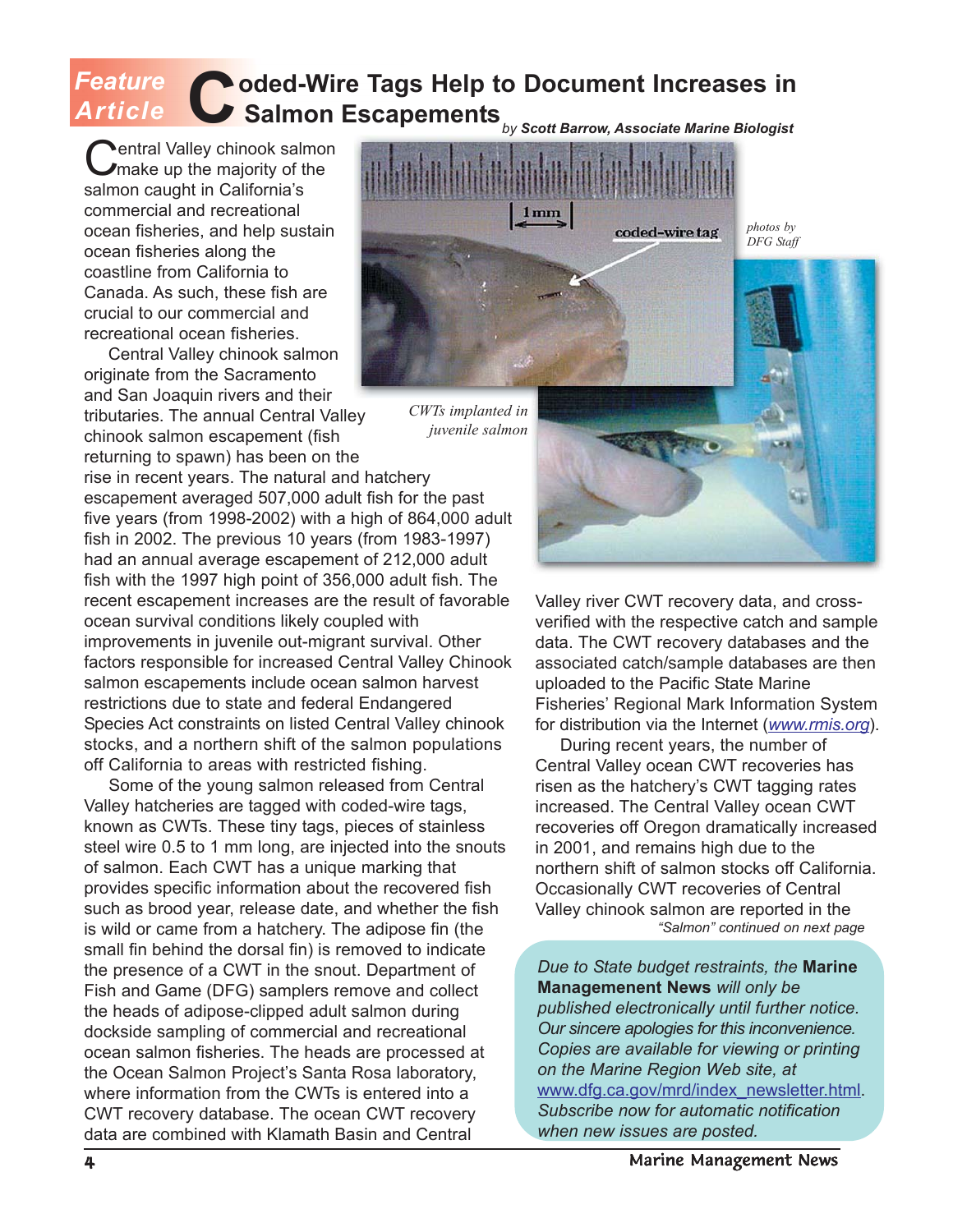<span id="page-4-0"></span>Bering Sea groundfish fisheries off western Alaska. These recoveries are very sporadic, partially due to the sampling rate in Alaska. In addition, preliminary results from a 2003 Canadian salmon fishery genetic study indicate that 15-17 percent of the salmon caught off Canada are from Central Valley salmon stocks. *"Salmon" continued from previous page*

 Ocean and river CWT recovery data are combined with other data covering fishing effort, catch, and natural and hatchery escapements to determine the ages of recovered salmon and the composition of ocean salmon stocks. This information is used by the Pacific Fishery Management Council in various ocean salmon harvest models. Harvest management measures and escapement estimation methods for Central Valley chinook salmon stocks are currently under review. This review will allow the Pacific Fishery Management Council and DFG to refine existing ocean salmon harvest models that forecast ocean salmon abundance and harvest impacts on ocean fisheries.

# **Sea Urchin Fishery Advisory Committee Funds Projects**

#### *by Kristine Barsky, Senior Marine Biologist Specialist*

In March, the Sea Urchin Fishery Advisory<br>Committee (SUFAC) funded a proposal by Ray n March, the Sea Urchin Fishery Advisory Hilborn of the University of Washington and Jeremy Prince of Murdoch University in Western Australia to develop a method for urchin divers to collect sea urchin size frequency and abundance data in conjunction with their fishing activities. The proposal also deals with data management and sampling protocols. Prince spent most of May and the beginning of June accompanying urchin divers coastwide on their fishing trips. Both Prince and Hilborn also had informal meetings with scientists, fishery managers, and industry members to develop potential fishery management models. The culmination of their investigation was a June 10 workshop where they presented examples of what has worked in fisheries from other parts of the world and a summary of potential methods for the California urchin fishery. Agency observers were asked to provide feedback on these ideas in light of existing regulations and data collection methods. Prince and Hilborn will present a final report in August.

 SUFAC will be funding a referendum to decide on an industry marketing commission in October. A marketing commission would enable the urchin *["Sea Urchin" continued on next page](#page-5-1)*

# <span id="page-4-1"></span>**UPDATE: Market Squid Fishery Management Plan** *by DFG Staff*

The Department of Fish and Game (DFG) presented the Fish and Game Commission with its draft Market Squid Fishery Management Plan (MSFMP) at the Commission's Aug. 1 meeting in Long Beach. The public review and commenting process will last until Dec. 4-5 when the Commission will consider adoption of the plan during its meeting in Sacramento.

 The MSFMP will establish a management program for California's market squid resource, including procedures by which DFG will manage the fishery. There are several options for fishery management based on four management components: fishery control rules, harvest replenishment areas, restricted access, and ecological concerns. Within each option, a range of alternatives has been provided for the Commission to consider. The Commission may select any of these alternatives, modify the alternatives, or request new alternatives.

 A table of the proposed options with alternatives is posted on the DFG Web page at *[www.dfg.ca.gov/mrd/marketsquid/options.html](http://www.dfg.ca.gov/mrd/marketsquid/options.html)*. The entire draft MSFMP, which also includes a summary of potential environmental and socioeconomic impacts related to the options and their alternatives, is posted at *[www.dfg.ca.gov/](http://www.dfg.ca.gov/mrd/msfmp/index.html) [mrd/msfmp/index.html](http://www.dfg.ca.gov/mrd/msfmp/index.html)*. To comply with California's Paper Reduction Act, only one hardcopy of the MSFMP, with appendices, will be available at each DFG office. Copies are also available on CD-ROM, in Braille, in large print, and on audio cassette. Contact Mary Ellsworth for copies of the MSFMP at (858) 467- 4214, or e-mail mellsworth@dfg.ca.gov.

 For additional information on the MSFMP, contact Mr. Dale Sweetnam, Senior Biologist with the Department of Fish and Game, 8604 La Jolla Shores, La Jolla, California 92037, at (858) 546-7170. ۞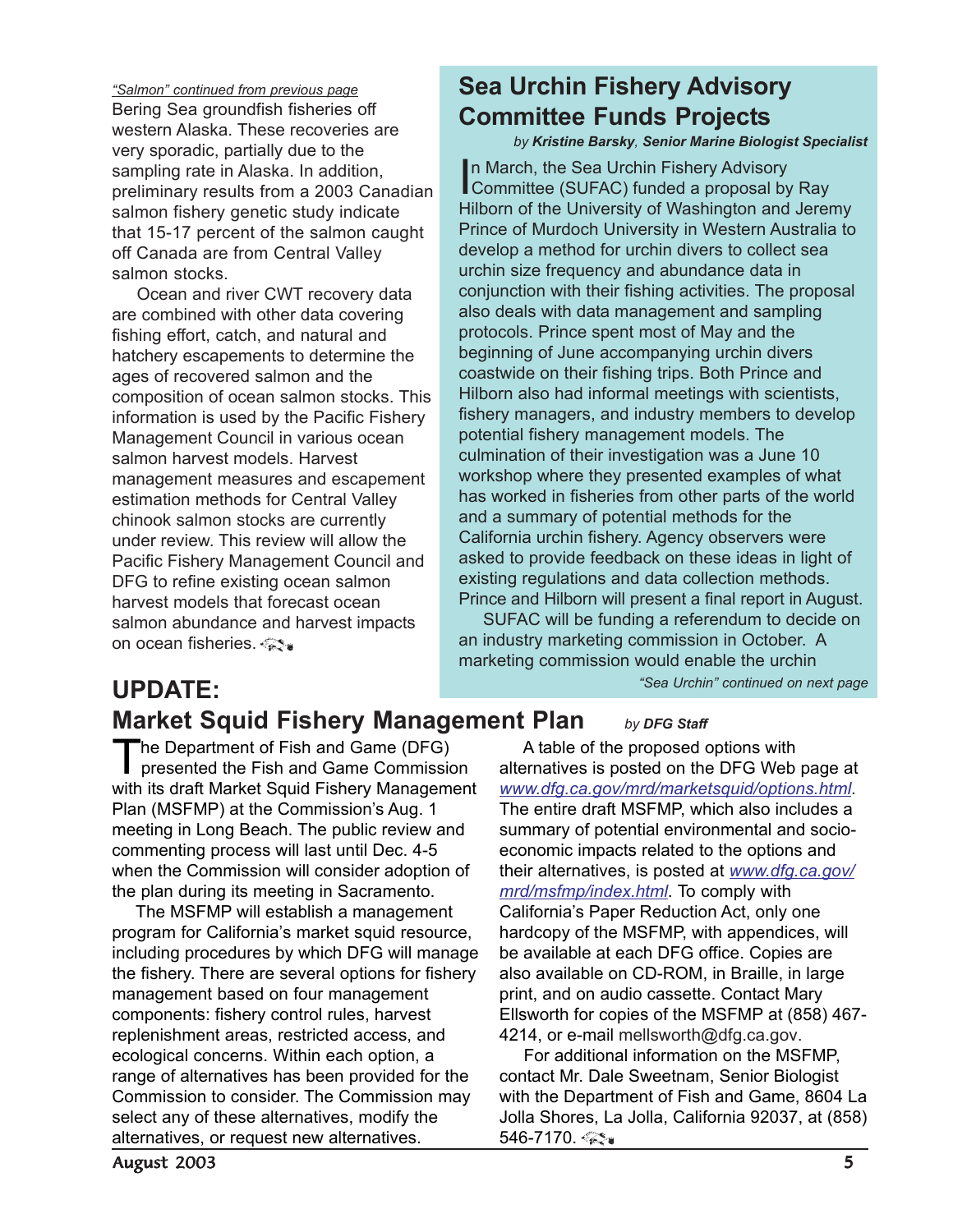## <span id="page-5-0"></span>**UPDATE: 2003-2004 Deeper Nearshore Species Fishery Permits Now**

**Available** *by Traci Bishop, Associate Marine Biologist*

<span id="page-5-1"></span>Deeper Nearshore Species Fishery Permits (DNSFP) are now available to commercial fishermen at all license counters. This permit allows individuals to take, possess aboard a boat, and land the following rockfish: black, blue, brown, calico, copper, olive, quillback and treefish. To qualify for a DNSFP, individuals need to have landed at least 200 pounds of the species listed above between 1994 and 1999. The cost of a DNSFP is \$125. DNSFP permits will be sold until Sept. 30, 2003, or Oct. 31, 2003 when accompanied by a \$50 late fee. For more information, go to *[www.dfg.ca.gov/mrd/deeper\\_](http://www.dfg.ca.gov/mrd/deeper_nsfp.html) nsfp.html* or contact Ms. Traci Bishop, Associate Marine Biologist, at (562) 342-7111.

## **UPDATE: Commercial Greenling and Cabezon Fisheries Close**

*by DFG Staff*

 $\blacksquare$  xisting regulations adopted by the Fish and Game Commission (Commission) provide authority to the Department of Fish and Game (DFG) to close either or both recreational or commercial sectors of the California sheephead, greenling, and cabezon fisheries when their allowable harvest levels are projected to be reached.

 Based on landing receipt information, the DFG closed the commercial greenling fishery on June 19, 2003, and the commercial cabezon fishery on July 10, 2003. These closure dates reflect the expected dates for reaching each species' commercial allocation. Through mid-May, the DFG estimated approximately 10,600 pounds of commercial greenling had been landed, and by mid-June an estimated 86,000 lbs of cabezon had been landed. Commercial landings of these species are now prohibited throughout the state.

 Questions may be directed to Ms. Deb Wilson-Vandenberg, Marine Fisheries Research Manager, at dwilsonv@dfg.ca.gov.

#### *"Sea Urchin" continued from page 5*

industry, with oversight by the Department of Food and Agriculture, to undertake projects to maintain and expand the State's sea urchin markets. It would also undertake scientific research to enhance resource management and improve fishery practices, educate and train industry participants, and conduct public education. Self-imposed industry fees would support the commission's activities. The industry marketing commission will be established if 40 percent of the divers and processors vote, and two-thirds of the votes are in favor of establishing the commission.

## **UPDATE: 2003-2004 Nearshore Fishery Permit Requirements**

*by Traci Bishop, Associate Marine Biologist*

Nearshore Fishery Permits (NFP) allow commercial fishermen to take, possess aboard a boat, and land the following species: cabezon, California scorpionfish, California sheephead, kelp and rock greenlings, and black-and-yellow, China, gopher, grass and kelp rockfishes. The only allowable gear is hook-andline unless the individual has a trap endorsement. The cost of a NFP is \$500. The deadline for NFPs was June 30, 2003, or July 31 if accompanied by a \$50 late fee. The qualifying criteria for transferable and non-transferable NFPs and trap endorsements vary by region. Individuals not eligible for a NFP, but interested in getting into this fishery may purchase two NFPs, retire one and fish on the other.

 Another commercial permit, the Nearshore Fishery Bycatch Permit, allows fishermen to use trawl or gillinet gear to take the species listed above. This permit is subject to all state and federal cumulative trip limits, as well as daily trip limits. In the South-Central Coast Region (from Point Año Nuevo to Point Conception) 25 pounds of nearshore species per trip is allowed, and in the South Coast Region (from Point Conception to the Mexico border) 50 pounds of nearshore species per trip is allowed. There is no take with trawl or gillnet gear allowed north of Point Año Nuevo. [For more information, go to](http://www.dfg.ca.gov/mrd/restricted_access.html) *www.dfg.ca.gov/ mrd/restricted\_ access.html* or contact Ms. Traci Bishop, Associate Marine Biologist, at (562) 342-7111.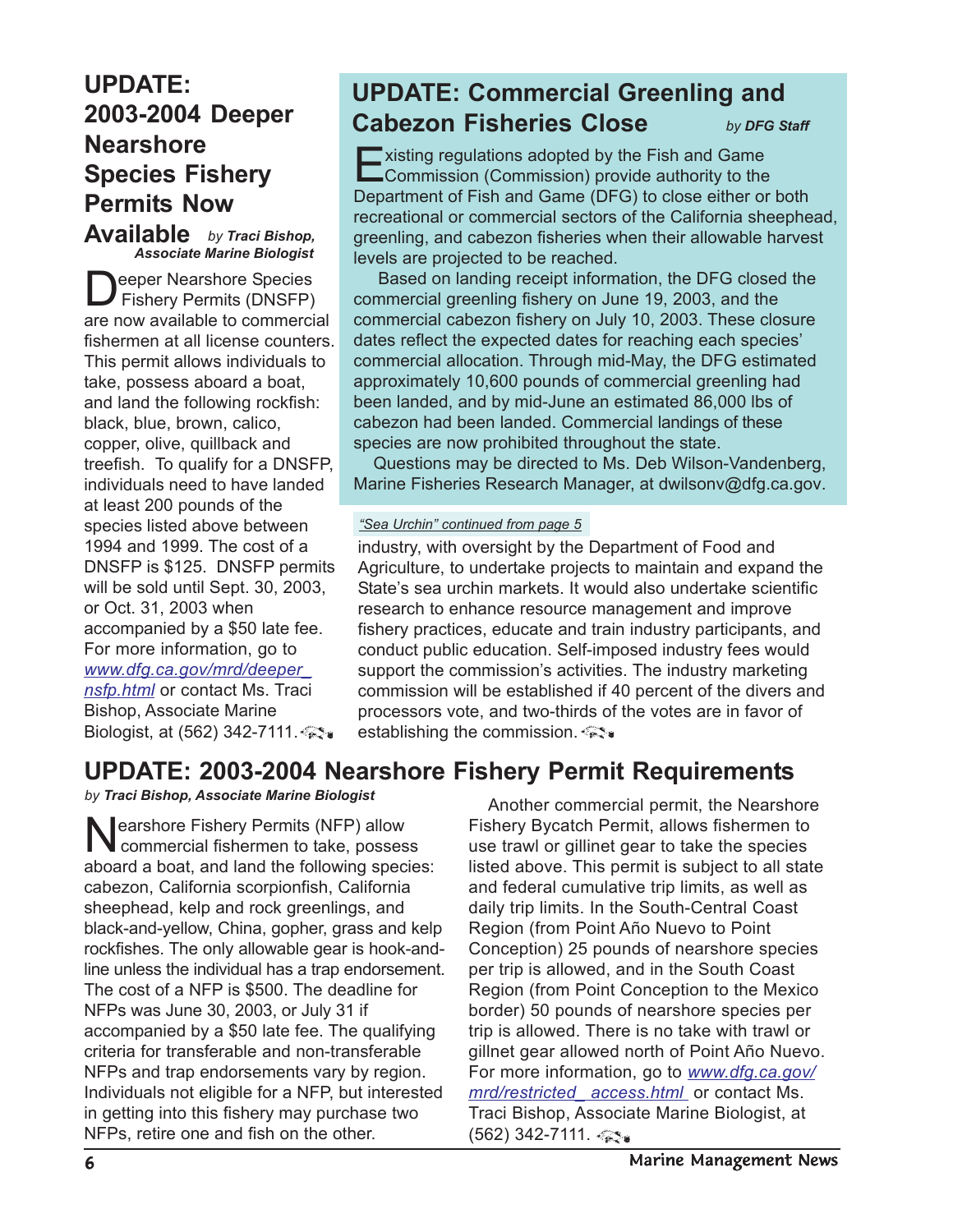#### <span id="page-6-1"></span>*"2004 Regulations" continued from page 1*

(PFMC). Despite a slightly healthier population of bocaccio, population estimates remain low for canary rockfish, another "overfished" species primarily found in northern and central California, she said.

 DFG hosted four public meetings in July to hear comments on the 2004 groundfish management options being developed for review by the California Fish and Game Commission and the PFMC.

<span id="page-6-2"></span> The broad range of options include allowing rockfish fishing in deeper depths (from 20 to 80 fathoms), and imposing a recreational fishing season of six to 10 months in waters south of Cape Mendocino in Humboldt County. Other options include allowing anglers to catch ocean whitefish year-round in waters south Pt. Conception, and providing for some shorebased fishing and diving during the closed recreational season.

 For a detailed list of the management options under consideration, log on to DFG's Web site at *[www.dfg.ca.gov/mrd](http://www.dfg.ca.gov/mrd)*.

<span id="page-6-0"></span> Public comments will be used to narrow the range of fishing options and provide direction to the PFMC during its adoption hearing Sept. 18- 20 Seattle, WA.

sportfishing season. If NOAA Fisheries approves the PFMC's in-season adjustment, the state and federal changes will take effect Sept. 1 through Dec. 31.

 The recommendation to ease fishing restrictions mid-season was due to increased numbers of a depleted rockfish known as "bocaccio," which occupies the same ocean waters as healthy stocks targeted by saltwater anglers.

 DFG will post the NOAA decision at *[www.dfg.ca.](http://www.dfg.ca.gov/mrd) [gov/mrd](http://www.dfg.ca.gov/mrd)* once a decision has been made by NOAA Fisheries, and after any adjustments are noticed in the Federal Register.

#### Editorial Changes In The Air

It's been two and one-half years since I<br>became editor for *Marine Management News*, It's been two and one-half years since I and now the time has come for this grand responsibility to be handed over to Mary Patyten, a research writer for DFG. I will be working on a new project with the Marine Region's Fishery Independent Research Team. I would like to thank all of the MMN readers who have continued to be loyal subscribers and who have offered their input throughout the years.

Briana Brady

#### *"CalCOFI" continued from page 3*

 In California, invertebrate fisheries have surpassed fin-fish fisheries in both volume and ex-vessel price, making them among the most important fisheries in the state.

 For more information, contact the CalCOFI Registrar at: Bodega Marine Lab, P.O. Box 247, Bodega Bay, CA 94923. Registrar fax number: (707) 875-2089. Registrar E-mail: rogersbennett@ucdavis.edu More information on the conference and housing options are available on the CalCOFI Web site at *[www.calcofi.org/conference/](http://www.calcofi.org/conference/conference.html) conference.html*

#### *"NOAA Decision" continued from page 1 "Rockfish Sport Fishery" continued from page 1*

fish born in 1999 that were too small to include in previous sampling methods and stock assessments.

 The new scientific information prompted fishery managers to ease the rockfish depth-restriction "in-season." For more information regarding the rockfish sport fishing opener, contact Mr. Ed Roberts, Marine Biologist, at (562) 342-7199 or e-mail eroberts@dfg.ca.gov.